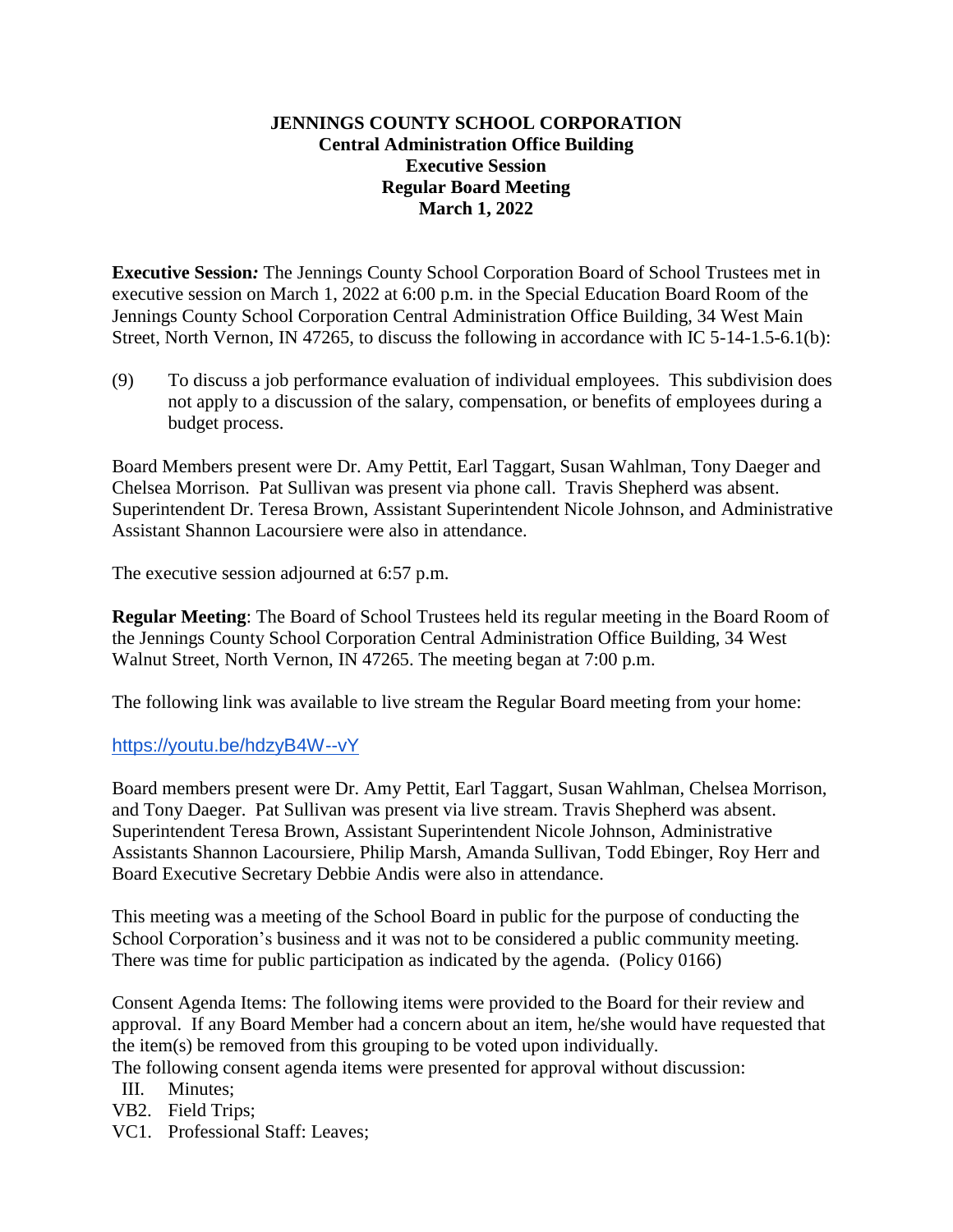- VC2. Professional Staff: Resignations, Retirements;
- VC4. Conference Requests;
- VD1. Support Staff: Leaves;
- VD2. Support Staff: Resignations, Retirements;
- VD4. Conference Requests;
- VI. Claims;

Information Items: These items were given to the Board to review. If a Board Member wished to discuss any of these items; he/she would have indicated that the item(s) be removed from the grouping for discussion during the meeting.

The following information items were shared with the Board:

VIIA1.Jennings County Redevelopment Meeting Minutes 9/16/2021.

VIIA2.Jennings County Redevelopment Meeting Minutes 12/16/2021.

### **Agenda**

I. Pledge

The President opened the meeting with the Pledge of Allegiance.

Dr. Pettit thanked everyone for attending the school board meeting tonight and reminded everyone that we are live streaming this event.

II. Consent Agenda Items

Mr. Taggart made a motion to approve the consent agenda items. Mr. Daeger seconded the motion.

Discussion: Shannon Lacoursiere stated that Danielle Earl needs to be removed from the consent agenda items/resignation.

Mrs. Wahlman roll called. 6 yes, 0 no. Approved.

- III. Minutes of the Executive Session and the Regular Board Meeting of February 10, 2022. The minutes were approved without discussion as a consent agenda item.
- IV. Community Non-Agenda Items
	- The President asked if anyone would like to speak on an item not on the agenda. There were no comments.
	- Teacher of the Year Presentation

Dr. Brown noted that we were very excited to recognize our Teachers of the Year from each of our schools a few weeks ago. Unfortunately, our District TOY was unable to attend and didn't get to celebrate it properly. We want to recreate that moment for her. Dawn Turner is here with her family and GCE family to celebrate with her. Todd Hearne recreated that moment by sharing the words that he stated at the TOY banquet. Mr. Hearne stated that he is so grateful Dawn Turner is at GCE. Tonight you are being recognized as the corporation Teacher of the Year. Dr. Pettit, Board President, presented Dawn Turner with TOY award and thanked everyone for coming.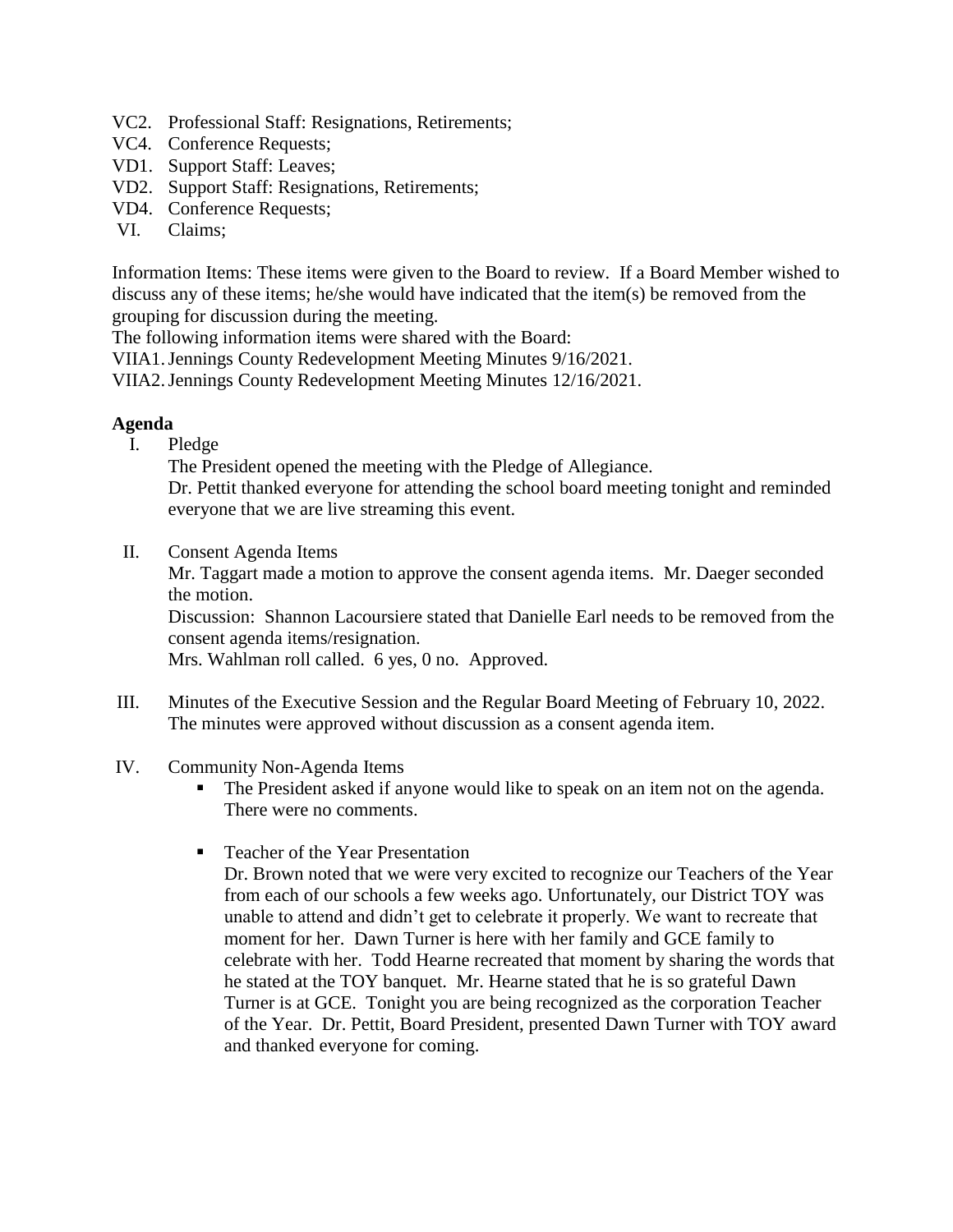■ Scipio Elementary Presentation

Those presenting were Leonard Collett - Principal, Amber Hook- Instructional Coach and Ashley Long – Behavior Specialist. Mr. Collett first praised the teachers, para pros, custodians, maintenance, bus drivers and cooks for doing a remarkable job the past few years making sure our kids get what they need. A power point was shown to show all the wonderful things happening at Scipio Elementary. A few of the highlights were new playground equipment, building repairs and upgrades, and the most positive is the hard work that the teachers and all the staff at Scipio Elementary put in, to make their kids successful.

- V. New Business
	- A. NEOLA Administrative Guideline Information for the Board
		- 1. Administrative Guideline 2623, Testing Program.
		- 2. Administrative Guideline 2623A, Standardized Testing for Special Education Students.
		- 3. Administrative Guideline 5460, Graduation Requirements.
		- 4. Administrative Guideline 5895, Student Employment.
		- 5. Administrative Guideline 8462, Child Abuse or Neglect.
		- 6. Administrative Guideline 8800A, Religious Activities / Ceremonies.
		- 7. Administrative Guideline 4162A, Alcohol Testing Program for CDL Holders and Employees Who Perform Safety-Sensitive Functions.
		- 8. Administrative Guideline 5111.01, Homeless Students.
		- 9. Administrative Guideline 8500B, Meal Charge Accounts Procedures.
		- 10. Administrative Guideline 8600B, Bus Safety Procedures.
		- Dr. Pettit stated that the above guidelines are information for the board.
	- B. Programs (Policy 2000)
		- 1. ESSER/CARES Funds, Update

Nikki Johnson showed a power point which provided an overview of the ESSER/CARES funding usage.

Dr. Pettit stated that there's a lot of questions out there on social media about this money and I think this was a very thorough and well thought out presentation that explains where these funds are going to.

2. Field Trips

None at this time.

- C. Professional Staff (Policy 3000)
	- 1. Leaves
		- Julie James, BCE Teacher, unpaid leave  $2/14/2022 \& ½$  day unpaid leave 2/15/2022.

This leave was approved without discussion as a consent agenda item.

- 2. Resignations/Retirements
	- None at this time.
- 3. Recommendations

■ Leigh Alcorn, SE Teacher, termination effective 3/01/2022.

Dr. Brown: The principal has recommended that the teaching contract of Leigh Alcorn should be cancelled for multiple reasons stated by the principal in a preliminary written decision that was provided to Ms. Alcorn. I have provided the Board with a copy of the Principal's preliminary decision. After receiving the principal's notice, Ms. Alcorn asked to have a private conference with me. I met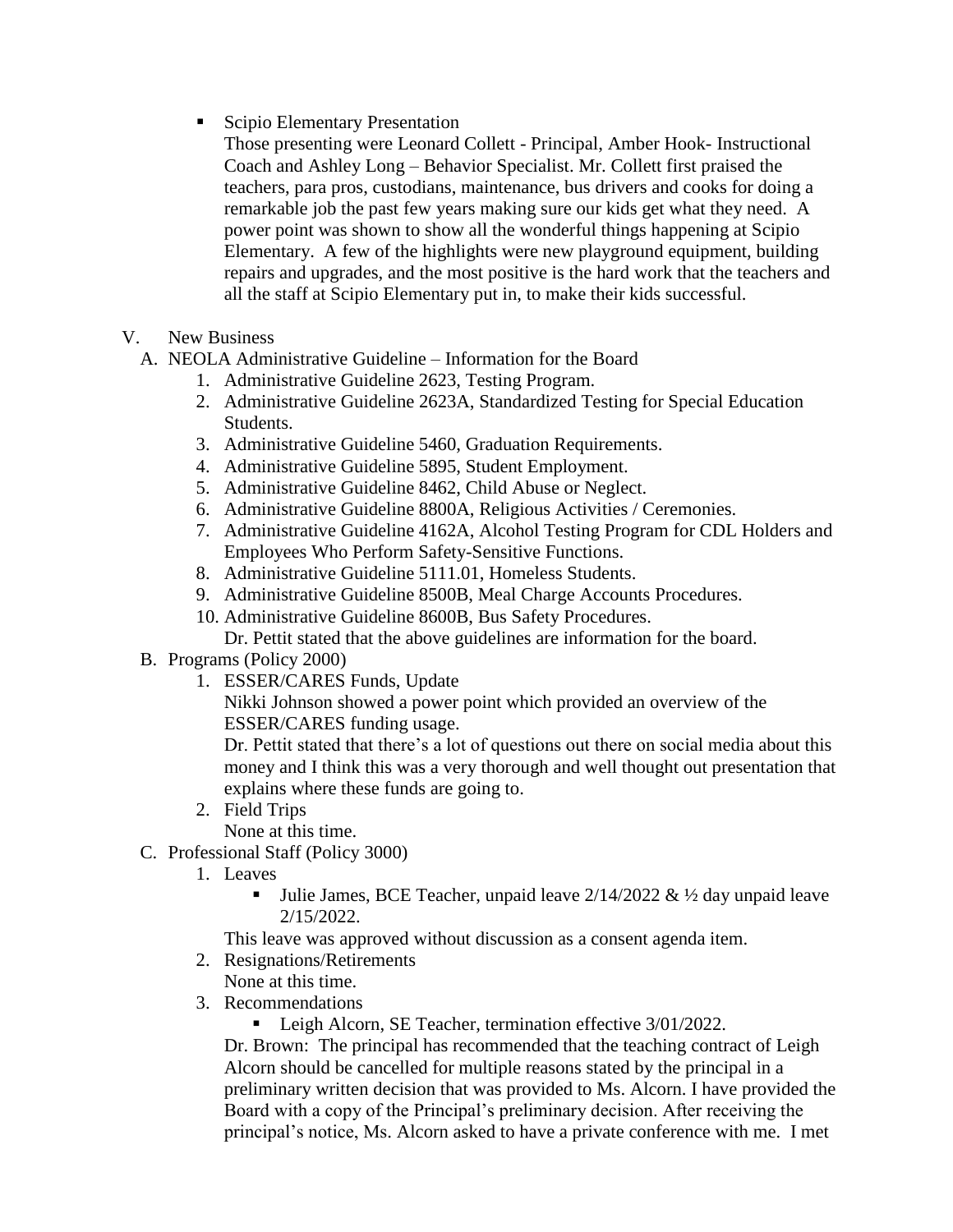with Ms. Alcorn and have decided to uphold the principal's preliminary decision to cancel her contract. I notified Ms. Alcorn in writing of my decision and informed her that she had the right to request a private conference with the Board. Ms. Alcorn has not requested a private conference with the Board, and her deadline under the law to make that request has expired. Therefore, I am recommending to the Board that you approve the administrative recommendation and cancel the teaching contract of Leigh Alcorn for the reasons stated in the principal's written preliminary notice.

Dr. Amy Pettit: The Superintendent has recommended that the Board cancel the teaching contract of Leigh Alcorn for the reasons stated in the principal's written preliminary decision. Is there a motion?

Mrs. Wahlman: I move that the Board approve the Superintendent's recommendation and cancel the teaching contract of Leigh Alcorn for the reasons stated in the principal's written preliminary decision. Mr. Taggart : Second the motion.

Dr. Amy Pettit: It has been moved and seconded that the Board approve the Superintendent's recommendation and cancel the teaching contract of Leigh Alcorn for the reasons stated in the principal's written preliminary decision.

Mrs. Wahlman role called. 6 yes, 0 no. Approved

- 4. Conference Requests None at this time.
- D. Support Staff (Policy 4000)
	- 1. Leaves
		- Samantha Garcia, SCE Para Pro, unpaid leave 2/18/2022 & 2/22/2022.
		- Alexis Tharpe, NVE Para Pro, unpaid leave 3/30/2022.

These leaves were approved without discussion as a consent agenda item.

- 2. Resignations/Retirements
	- Alisea Dryden, HE Custodian, resignation effective 2/28/2022.
	- **-** Danielle Earl, JCS Bus Aide, resignation effective 2/18/2022.
	- Jason Maddox, JCHS Assistant Baseball Coach, resignation effective 2/18/2022.
	- Brianna Pearson, BCE Para Pro, resignation effective 2/10/2022.
	- Caitlin Petro, SCE Para Pro, resignation effective 2/14/2022.

These resignations were approved without discussion as a consent agenda item.

- 3. Recommendations
	- Dakoda Bland, JCMS Para Pro, \$13.75 hr. x 7 hrs. day, effective 2/14/2022.
	- Myah Borntreger, JCHS Assistant Girls Soccer Coach, \$2,889 stipend, effective 2/1/2022.
	- Amy DeBruler, JCS Bus Aide, \$14.50 hr. x 10-12 hrs. week, effective 2/22/2022.
	- Andi Gudgel, SE Para Pro, \$13.00 hr. x 7 hrs. day, effective 2/23/2022.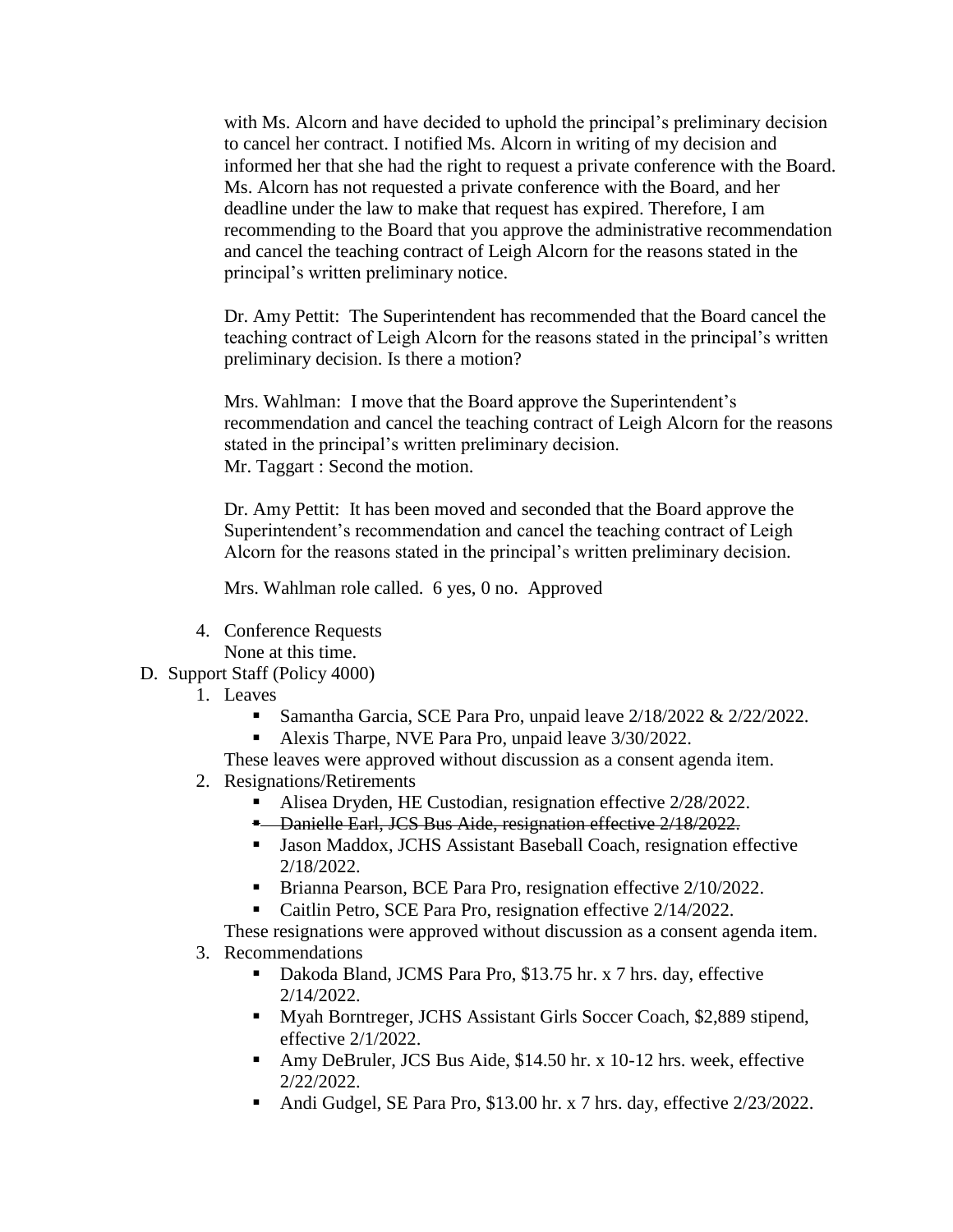- Beth Hamilton, JCHS Unified Track Coach, \$940 stipend, effective 2/22/2022.
- Shanna Lovitt, NVE Sub Para Pro, \$11.00 hr. x 7 hrs. day, effective 2/28/2022.
- Doug Mills, JCHS Assistant Baseball Coach, \$3,301 stipend, effective 2/1/2022.
- Chelcie Ragsdale, SE ESSER Para Pro, \$13.00 hr. x 7 hrs. day, effective 2/18/2022.
- I Jason Smith, GCE Para Pro, \$14.70 hr. x 7 hrs. day, effective  $2/14/2022$ .

Mr. Sullivan made a motion to approve the above recommendations. Mr. Daeger seconded the motion. Mrs. Wahlman role called. 6 yes, 0 no. Approved.

- 4. Conference Requests
- None at this time. E. Finances (Policy 6000)
	- - 1. Donations, Approval
			- **ERA Sports Corporation, \$435.00 to Scipio Elementary.**
			- Jennings Church of Christ, \$200.00 to JCHS Panther Pantry.

Mr. Daeger made a motion to approve the above donations. Ms. Morrison seconded the motion. Mrs. Wahlman role called. 6 yes, 0 no. Approved.

## VI. Claims

The claims were presented for approval in the amount of \$1,965,724.45 (claims 8573 – 8703) and payroll in the amount of \$1,179,175.12 (check date 2/28/2022). The claims were approved without discussion as a consent agenda item.

# VII. Other

- A. Update
	- 1. Jennings County Redevelopment Meeting Minutes 9/16/2021. The above minutes were included in the board packet.
	- 2. Jennings County Redevelopment Meeting Minutes 12/16/2021. The above minutes were included in the board packet.
	- 3. Other

Dr. Brown is asking the board to consider joining a suit for litigation. There a 41 school districts in Indiana and many districts nationwide who have entered into litigation with Juul Labs due to marketing vaping products to our children. We have had real concerns with vaping in our Jennings County Schools and would like to recommend that our board consider joining this law suit. There are no upfront costs to our district in any way. We would be adding our name to the suit. Mr. Taggart made a motion to approve. Mr. Sullivan seconded the motion. Discussion: Dr. Pettit stated that from a health care prospective that vaping is extremely dangerous not only to our children but also to adults. She appreciates Dr. Brown bringing this forward and allowing us to participate and making a statement for the health and wellbeing of our children. Mrs. Wahlman role called. 6 yes, 0 no. Approved.